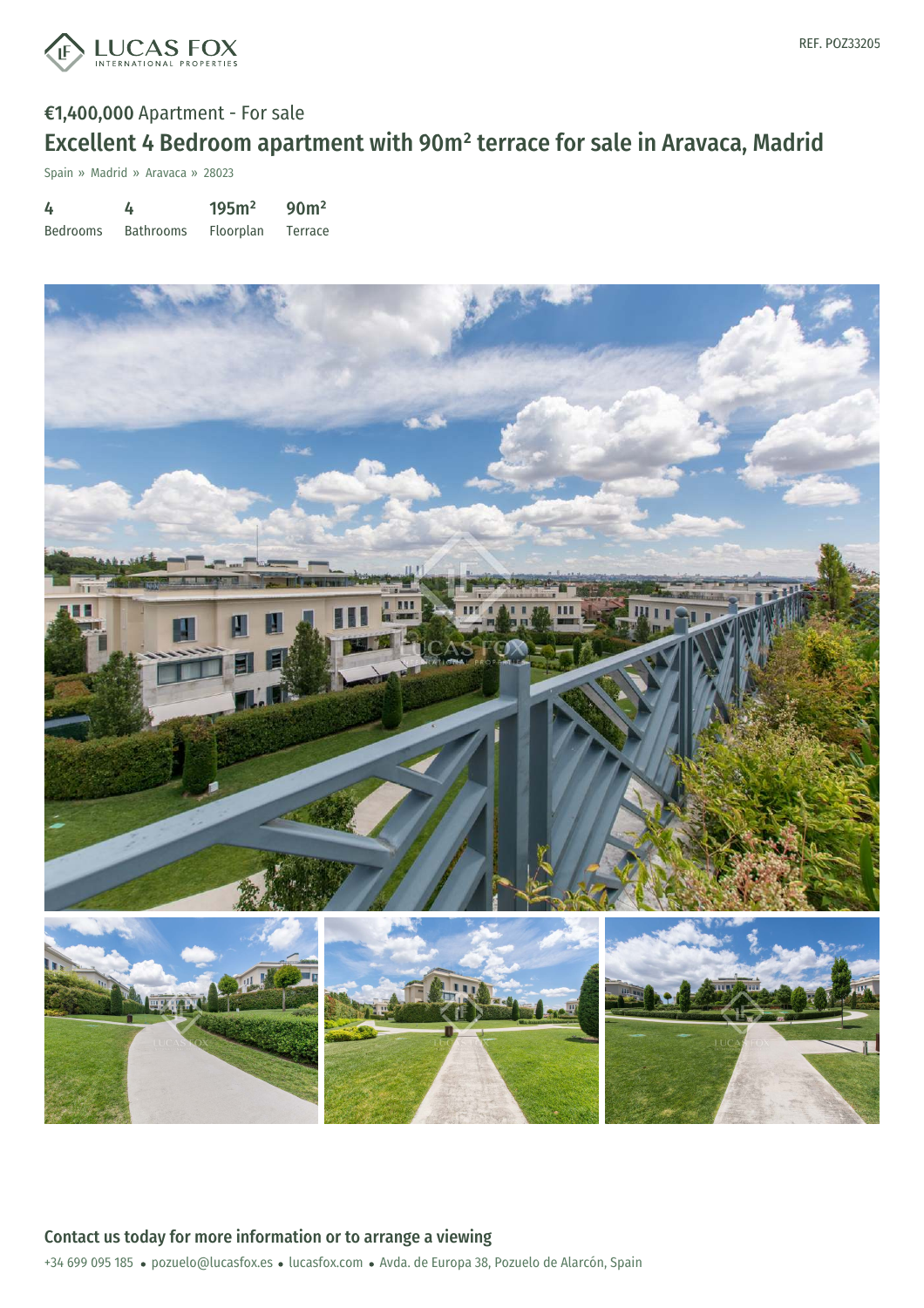![](_page_1_Picture_1.jpeg)

# €1,400,000 Apartment - For sale Excellent 4 Bedroom apartment with 90m² terrace for sale in Aravaca, Madrid

Spain » Madrid » Aravaca » 28023

| 4               | 4                | 195m <sup>2</sup> | 90 <sup>m²</sup> |
|-----------------|------------------|-------------------|------------------|
| <b>Bedrooms</b> | <b>Bathrooms</b> | Floorplan         | Terrace          |

### **OVERVIEW**

## Fabulous 195 m² penthouse with 4 bedrooms, a 90 m² terrace and wonderful views of the city for sale in the prestigious Singlehome development in Aravaca, just a 10-minute drive from the city.

Lucas Fox is pleased to present a fabulous 195 m² penthouse with 4 bedrooms, a 90 m<sup>2</sup> terrace and unobstructed views of the city. The house is located in a prestigious urbanization in Aravaca with a swimming pool, fantastic garden areas and 24-hour security.

The house stands out for its luxury finishes and quality of its materials, typical of the prestigious Single Home construction company with more than 50 years of experience. This wonderful urbanization is in an unbeatable location, just 10 minutes by car from Moncloa and prestigious schools such as the American School of Madrid, The English Montesori School or Mater Salvatoris, among many others, and 5 minutes from large shopping centers such as El English Court of Pozuelo.

Upon entering the house we find a large entrance hall with a wardrobe and a guest bathroom. The living-dining room, about 30 m², is very bright due to its fabulous south orientation. The kitchen with office area has access to both the living room and the laundry area and the service bedroom with private bathroom.

The rest area has three bedrooms, two of them share a bathroom and the master bedroom has a large dressing room and a bathroom with shower and bathtub.

On the second floor, we find the fabulous terrace with incredible views and a multipurpose room of about 40 m².

The house has u[nderfloor](mailto:pozuelo@lucasfox.es) heating, ducted air [condit](https://www.lucasfox.com)ioning, two parking spaces and a storage room.

In short, this penthouse is located in a beautiful and quiet urbanization of Aravaca and would be ideal for demanding families who want to have an excellent quality of life very close to the centre of Madrid.

Contact us by email or phone to arrange a visit. We adapt to your needs, seven days a week, evenings included.

![](_page_1_Picture_15.jpeg)

#### [lucasfox.com/go/poz33205](https://www.lucasfox.com/go/poz33205)

Mountain views, Swimming pool, Terrace, Concierge service, Private garage, Lift, Natural light, Wooden flooring, Parking, Air conditioning, Chill out area, Equipped Kitchen, Exterior, Near international schools, Playground, Security, Transport nearby, Views, Walk-in wardrobe

## Contact us today for more information or to arrange a viewing

+34 699 095 185 · pozuelo@lucasfox.es · lucasfox.com · Avda. de Europa 38, Pozuelo de Alarcón, Spain